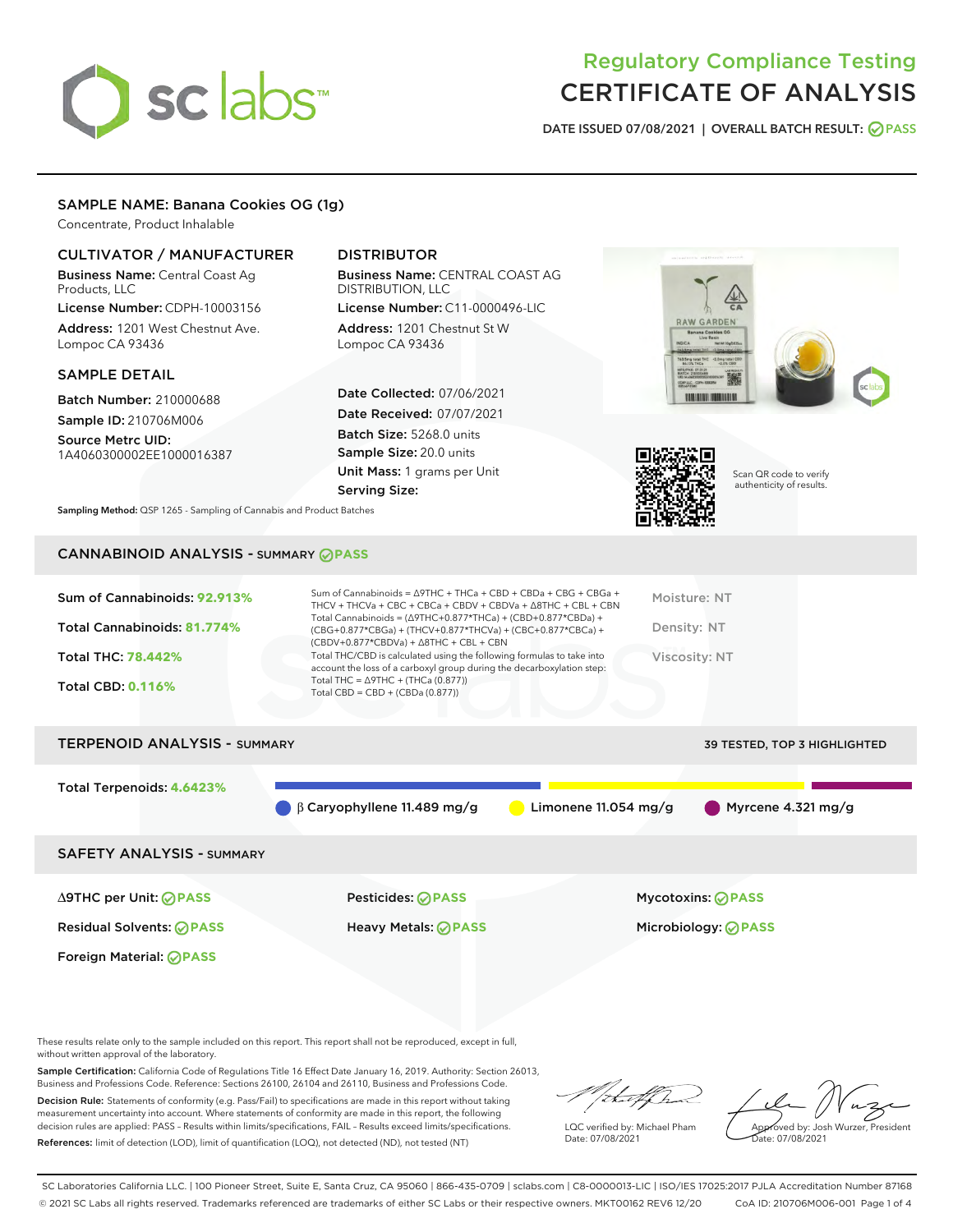



BANANA COOKIES OG (1G) | DATE ISSUED 07/08/2021 | OVERALL BATCH RESULT:  $\bigcirc$  PASS

#### CANNABINOID TEST RESULTS - 07/08/2021 2 PASS

Tested by high-performance liquid chromatography with diode-array detection (HPLC-DAD). **Method:** QSP 1157 - Analysis of Cannabinoids by HPLC-DAD

#### TOTAL CANNABINOIDS: **81.774%**

Total Cannabinoids (Total THC) + (Total CBD) + (Total CBG) + (Total THCV) + (Total CBC) + (Total CBDV) + ∆8THC + CBL + CBN

TOTAL THC: **78.442%** Total THC (∆9THC+0.877\*THCa)

TOTAL CBD: **0.116%**

Total CBD (CBD+0.877\*CBDa)

TOTAL CBG: 1.99% Total CBG (CBG+0.877\*CBGa)

TOTAL THCV: 0.444% Total THCV (THCV+0.877\*THCVa)

TOTAL CBC: 0.782% Total CBC (CBC+0.877\*CBCa)

TOTAL CBDV: ND Total CBDV (CBDV+0.877\*CBDVa)

| <b>COMPOUND</b>  | LOD/LOQ<br>(mg/g)          | <b>MEASUREMENT</b><br><b>UNCERTAINTY</b><br>(mg/g) | <b>RESULT</b><br>(mg/g) | <b>RESULT</b><br>(%) |
|------------------|----------------------------|----------------------------------------------------|-------------------------|----------------------|
| <b>THCa</b>      | 0.05/0.14                  | ±22.370                                            | 870.44                  | 87.044               |
| <b>A9THC</b>     | 0.06 / 0.26                | ±0.724                                             | 21.04                   | 2.104                |
| <b>CBGa</b>      | 0.1/0.2                    | ±1.03                                              | 19.8                    | 1.98                 |
| <b>CBCa</b>      | 0.07/0.28                  | ±0.436                                             | 8.92                    | 0.892                |
| <b>THCVa</b>     | 0.07/0.20                  | ±0.241                                             | 5.06                    | 0.506                |
| <b>CBG</b>       | 0.06/0.19                  | ±0.100                                             | 2.55                    | 0.255                |
| <b>CBDa</b>      | 0.02/0.19                  | ±0.039                                             | 1.32                    | 0.132                |
| $\triangle$ 8THC | 0.1/0.4                    | N/A                                                | <b>ND</b>               | <b>ND</b>            |
| <b>THCV</b>      | 0.1/0.2                    | N/A                                                | <b>ND</b>               | <b>ND</b>            |
| <b>CBD</b>       | 0.07/0.29                  | N/A                                                | <b>ND</b>               | <b>ND</b>            |
| <b>CBDV</b>      | 0.04 / 0.15                | N/A                                                | <b>ND</b>               | <b>ND</b>            |
| <b>CBDVa</b>     | 0.03/0.53                  | N/A                                                | <b>ND</b>               | <b>ND</b>            |
| <b>CBL</b>       | 0.06 / 0.24                | N/A                                                | <b>ND</b>               | <b>ND</b>            |
| <b>CBN</b>       | 0.1/0.3                    | N/A                                                | <b>ND</b>               | <b>ND</b>            |
| <b>CBC</b>       | 0.2 / 0.5                  | N/A                                                | <b>ND</b>               | <b>ND</b>            |
|                  | <b>SUM OF CANNABINOIDS</b> |                                                    | 929.13 mg/g             | 92.913%              |

#### **UNIT MASS: 1 grams per Unit**

| ∆9THC per Unit                        | 1120 per-package limit     | $21.04$ mg/unit<br><b>PASS</b> |  |
|---------------------------------------|----------------------------|--------------------------------|--|
| <b>Total THC per Unit</b>             |                            | 784.42 mg/unit                 |  |
| <b>CBD per Unit</b>                   |                            | <b>ND</b>                      |  |
| <b>Total CBD per Unit</b>             |                            | $1.16$ mg/unit                 |  |
| Sum of Cannabinoids<br>per Unit       |                            | 929.13 mg/unit                 |  |
| <b>Total Cannabinoids</b><br>per Unit |                            | 817.74 mg/unit                 |  |
| <b>MOISTURE TEST RESULT</b>           | <b>DENSITY TEST RESULT</b> | <b>VISCOSITY TEST RESULT</b>   |  |

Not Tested

Not Tested

Not Tested

#### TERPENOID TEST RESULTS - 07/08/2021

Terpene analysis utilizing gas chromatography-flame ionization detection (GC-FID). **Method:** QSP 1192 - Analysis of Terpenoids by GC-FID

| <b>COMPOUND</b>         | LOD/LOQ<br>(mg/g) | <b>MEASUREMENT</b><br><b>UNCERTAINTY</b><br>(mg/g) | <b>RESULT</b><br>(mg/g)                          | <b>RESULT</b><br>$(\%)$ |
|-------------------------|-------------------|----------------------------------------------------|--------------------------------------------------|-------------------------|
| $\beta$ Caryophyllene   | 0.004 / 0.012     | ±0.4090                                            | 11.489                                           | 1.1489                  |
| Limonene                | 0.005 / 0.016     | ±0.1581                                            | 11.054                                           | 1.1054                  |
| <b>Myrcene</b>          | 0.008 / 0.025     | ±0.0557                                            | 4.321                                            | 0.4321                  |
| $\alpha$ Humulene       | 0.009 / 0.029     | ±0.1055                                            | 3.288                                            | 0.3288                  |
| <b>Terpineol</b>        | 0.016 / 0.055     | ±0.1362                                            | 2.219                                            | 0.2219                  |
| Ocimene                 | 0.011 / 0.038     | ±0.0622                                            | 1.937                                            | 0.1937                  |
| Terpinolene             | 0.008 / 0.026     | ±0.0395                                            | 1.926                                            | 0.1926                  |
| $\beta$ Pinene          | 0.004 / 0.014     | ±0.0169                                            | 1.472                                            | 0.1472                  |
| Fenchol                 | 0.010 / 0.034     | ±0.0468                                            | 1.210                                            | 0.1210                  |
| Linalool                | 0.009 / 0.032     | ±0.0425                                            | 1.118                                            | 0.1118                  |
| Valencene               | 0.009 / 0.030     | ±0.0758                                            | 1.100                                            | 0.1100                  |
| $\alpha$ Pinene         | 0.005 / 0.017     | ±0.0087                                            | 1.009                                            | 0.1009                  |
| $\alpha$ Bisabolol      | 0.008 / 0.026     | ±0.0514                                            | 0.962                                            | 0.0962                  |
| Guaiol                  | 0.009 / 0.030     | ±0.0390                                            | 0.826                                            | 0.0826                  |
| trans-ß-Farnesene       | 0.008 / 0.025     | ±0.0269                                            | 0.758                                            | 0.0758                  |
| <b>Nerolidol</b>        | 0.009 / 0.028     | ±0.0316                                            | 0.502                                            | 0.0502                  |
| <b>Borneol</b>          | 0.005 / 0.016     | ±0.0129                                            | 0.306                                            | 0.0306                  |
| Caryophyllene<br>Oxide  | 0.010 / 0.033     | ±0.0118                                            | 0.256                                            | 0.0256                  |
| Fenchone                | 0.009 / 0.028     | ±0.0055                                            | 0.190                                            | 0.0190                  |
| Camphene                | 0.005 / 0.015     | ±0.0018                                            | 0.157                                            | 0.0157                  |
| $\alpha$ Phellandrene   | 0.006 / 0.020     | ±0.0009                                            | 0.067                                            | 0.0067                  |
| 3 Carene                | 0.005 / 0.018     | ±0.0008                                            | 0.057                                            | 0.0057                  |
| $\alpha$ Terpinene      | 0.005 / 0.017     | ±0.0008                                            | 0.052                                            | 0.0052                  |
| Geranyl Acetate         | 0.004 / 0.014     | ±0.0019                                            | 0.045                                            | 0.0045                  |
| Sabinene Hydrate        | 0.006 / 0.022     | ±0.0017                                            | 0.043                                            | 0.0043                  |
| $\gamma$ Terpinene      | 0.006 / 0.018     | ±0.0007                                            | 0.039                                            | 0.0039                  |
| Citronellol             | 0.003 / 0.010     | ±0.0006                                            | 0.013                                            | 0.0013                  |
| Geraniol                | 0.002 / 0.007     | ±0.0003                                            | 0.007                                            | 0.0007                  |
| Sabinene                | 0.004 / 0.014     | N/A                                                | <loq< th=""><th><math>&lt;</math>LOQ</th></loq<> | $<$ LOQ                 |
| Eucalyptol              | 0.006 / 0.018     | N/A                                                | $<$ l OO                                         | $\sim$ 0.0              |
| Nerol                   | 0.003 / 0.011     | N/A                                                | <loq< th=""><th><loq< th=""></loq<></th></loq<>  | <loq< th=""></loq<>     |
| p-Cymene                | 0.005 / 0.016     | N/A                                                | ND                                               | <b>ND</b>               |
| (-)-Isopulegol          | 0.005 / 0.016     | N/A                                                | ND                                               | <b>ND</b>               |
| Camphor                 | 0.006 / 0.019     | N/A                                                | ND                                               | ND                      |
| Isoborneol              | 0.004 / 0.012     | N/A                                                | ND                                               | ND                      |
| Menthol                 | 0.008 / 0.025     | N/A                                                | ND                                               | ND                      |
| R-(+)-Pulegone          | 0.003 / 0.011     | N/A                                                | ND                                               | ND                      |
| $\alpha$ Cedrene        | 0.005 / 0.016     | N/A                                                | ND                                               | ND                      |
| Cedrol                  | 0.008 / 0.027     | N/A                                                | ND                                               | <b>ND</b>               |
| <b>TOTAL TERPENOIDS</b> |                   |                                                    | 46.423 mg/g                                      | 4.6423%                 |

SC Laboratories California LLC. | 100 Pioneer Street, Suite E, Santa Cruz, CA 95060 | 866-435-0709 | sclabs.com | C8-0000013-LIC | ISO/IES 17025:2017 PJLA Accreditation Number 87168 © 2021 SC Labs all rights reserved. Trademarks referenced are trademarks of either SC Labs or their respective owners. MKT00162 REV6 12/20 CoA ID: 210706M006-001 Page 2 of 4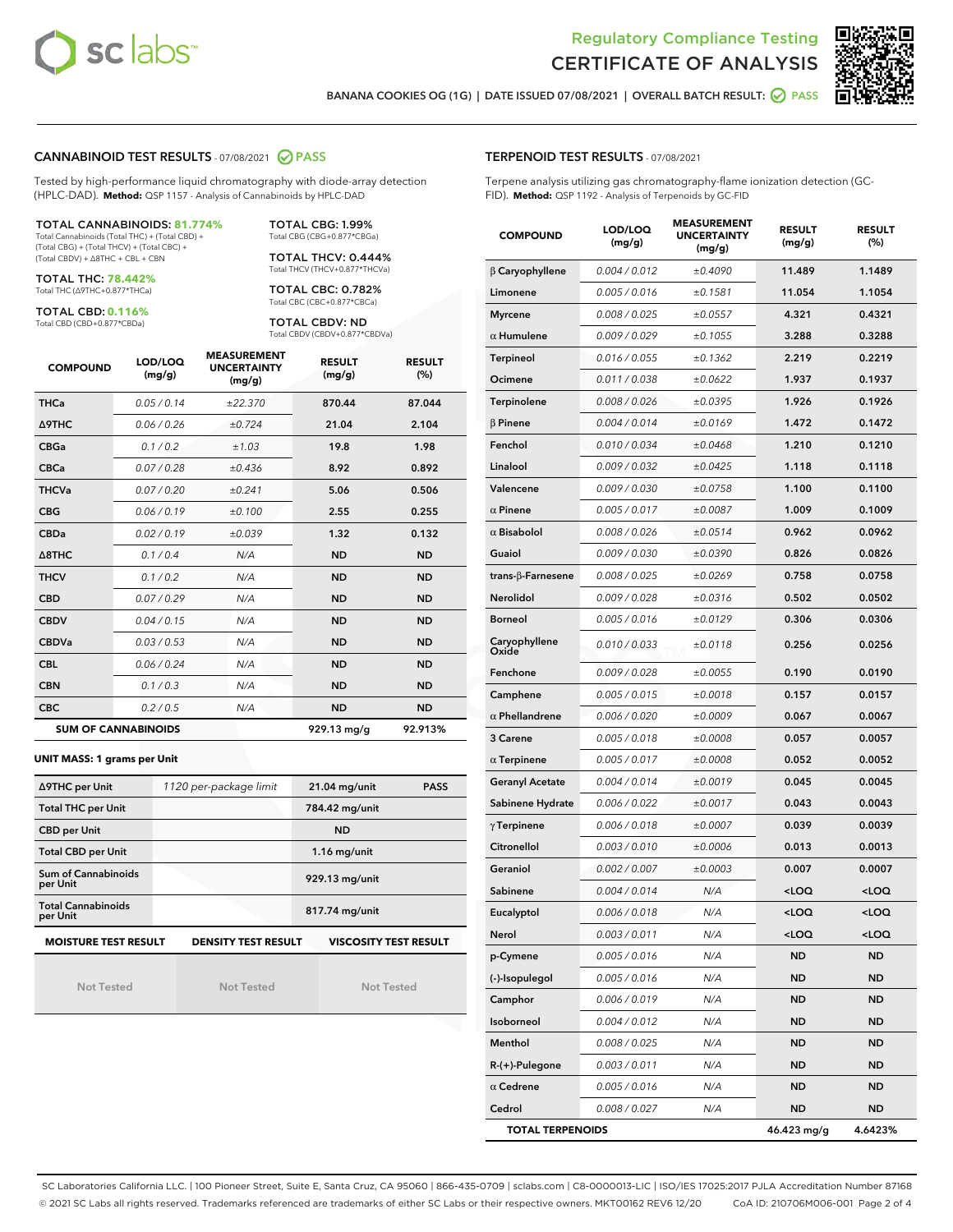



BANANA COOKIES OG (1G) | DATE ISSUED 07/08/2021 | OVERALL BATCH RESULT: @ PASS

#### CATEGORY 1 PESTICIDE TEST RESULTS - 07/08/2021 @ PASS

Pesticide and plant growth regulator analysis utilizing high-performance liquid chromatography-mass spectrometry (HPLC-MS) or gas chromatography-mass spectrometry (GC-MS). \*GC-MS utilized where indicated. **Method:** QSP 1212 - Analysis of Pesticides and Mycotoxins by LC-MS or QSP 1213 - Analysis of Pesticides by GC-MS

| <b>COMPOUND</b>             | LOD/LOQ<br>$(\mu g/g)$ | <b>ACTION</b><br><b>LIMIT</b><br>$(\mu g/g)$ | <b>MEASUREMENT</b><br><b>UNCERTAINTY</b><br>$(\mu g/g)$ | <b>RESULT</b><br>$(\mu g/g)$ | <b>RESULT</b> |
|-----------------------------|------------------------|----------------------------------------------|---------------------------------------------------------|------------------------------|---------------|
| Aldicarb                    | 0.03 / 0.08            | $\ge$ LOD                                    | N/A                                                     | <b>ND</b>                    | <b>PASS</b>   |
| Carbofuran                  | 0.02/0.05              | $\ge$ LOD                                    | N/A                                                     | <b>ND</b>                    | <b>PASS</b>   |
| Chlordane*                  | 0.03 / 0.08            | $>$ LOD                                      | N/A                                                     | <b>ND</b>                    | <b>PASS</b>   |
| Chlorfenapyr*               | 0.03/0.10              | $>$ LOD                                      | N/A                                                     | <b>ND</b>                    | <b>PASS</b>   |
| Chlorpyrifos                | 0.02 / 0.06            | $\ge$ LOD                                    | N/A                                                     | <b>ND</b>                    | <b>PASS</b>   |
| Coumaphos                   | 0.02 / 0.07            | $\ge$ LOD                                    | N/A                                                     | <b>ND</b>                    | <b>PASS</b>   |
| Daminozide                  | 0.02 / 0.07            | $\ge$ LOD                                    | N/A                                                     | <b>ND</b>                    | <b>PASS</b>   |
| <b>DDVP</b><br>(Dichlorvos) | 0.03/0.09              | $\ge$ LOD                                    | N/A                                                     | <b>ND</b>                    | <b>PASS</b>   |
| Dimethoate                  | 0.03 / 0.08            | $\ge$ LOD                                    | N/A                                                     | <b>ND</b>                    | <b>PASS</b>   |
| Ethoprop(hos)               | 0.03/0.10              | $>$ LOD                                      | N/A                                                     | <b>ND</b>                    | <b>PASS</b>   |
| Etofenprox                  | 0.02 / 0.06            | $\ge$ LOD                                    | N/A                                                     | <b>ND</b>                    | <b>PASS</b>   |
| Fenoxycarb                  | 0.03/0.08              | $\ge$ LOD                                    | N/A                                                     | <b>ND</b>                    | <b>PASS</b>   |
| Fipronil                    | 0.03 / 0.08            | $\ge$ LOD                                    | N/A                                                     | <b>ND</b>                    | <b>PASS</b>   |
| Imazalil                    | 0.02 / 0.06            | $>$ LOD                                      | N/A                                                     | <b>ND</b>                    | <b>PASS</b>   |
| Methiocarb                  | 0.02 / 0.07            | $\ge$ LOD                                    | N/A                                                     | <b>ND</b>                    | <b>PASS</b>   |
| Methyl<br>parathion         | 0.03/0.10              | $\ge$ LOD                                    | N/A                                                     | <b>ND</b>                    | <b>PASS</b>   |
| <b>Mevinphos</b>            | 0.03/0.09              | $\ge$ LOD                                    | N/A                                                     | <b>ND</b>                    | <b>PASS</b>   |
| Paclobutrazol               | 0.02 / 0.05            | $\ge$ LOD                                    | N/A                                                     | <b>ND</b>                    | <b>PASS</b>   |
| Propoxur                    | 0.03/0.09              | $\ge$ LOD                                    | N/A                                                     | <b>ND</b>                    | <b>PASS</b>   |
| Spiroxamine                 | 0.03/0.08              | $\ge$ LOD                                    | N/A                                                     | <b>ND</b>                    | <b>PASS</b>   |
| Thiacloprid                 | 0.03/0.10              | $\ge$ LOD                                    | N/A                                                     | <b>ND</b>                    | <b>PASS</b>   |

#### CATEGORY 2 PESTICIDE TEST RESULTS - 07/08/2021 @ PASS

| <b>COMPOUND</b>          | LOD/LOO<br>$(\mu g/g)$ | <b>ACTION</b><br>LIMIT<br>$(\mu g/g)$ | <b>MEASUREMENT</b><br><b>UNCERTAINTY</b><br>$(\mu g/g)$ | <b>RESULT</b><br>$(\mu g/g)$ | <b>RESULT</b> |
|--------------------------|------------------------|---------------------------------------|---------------------------------------------------------|------------------------------|---------------|
| Abamectin                | 0.03/0.10              | 0.1                                   | N/A                                                     | <b>ND</b>                    | <b>PASS</b>   |
| Acephate                 | 0.02/0.07              | 0.1                                   | N/A                                                     | <b>ND</b>                    | <b>PASS</b>   |
| Acequinocyl              | 0.02/0.07              | 0.1                                   | N/A                                                     | <b>ND</b>                    | <b>PASS</b>   |
| Acetamiprid              | 0.02/0.05              | 0.1                                   | N/A                                                     | <b>ND</b>                    | <b>PASS</b>   |
| Azoxystrobin             | 0.02/0.07              | 0.1                                   | N/A                                                     | <b>ND</b>                    | <b>PASS</b>   |
| <b>Bifenazate</b>        | 0.01/0.04              | 0.1                                   | N/A                                                     | <b>ND</b>                    | <b>PASS</b>   |
| <b>Bifenthrin</b>        | 0.02/0.05              | 3                                     | N/A                                                     | <b>ND</b>                    | <b>PASS</b>   |
| <b>Boscalid</b>          | 0.03/0.09              | 0.1                                   | N/A                                                     | <b>ND</b>                    | <b>PASS</b>   |
| Captan                   | 0.19/0.57              | 0.7                                   | N/A                                                     | <b>ND</b>                    | <b>PASS</b>   |
| Carbaryl                 | 0.02/0.06              | 0.5                                   | N/A                                                     | <b>ND</b>                    | <b>PASS</b>   |
| Chlorantranilip-<br>role | 0.04/0.12              | 10                                    | N/A                                                     | <b>ND</b>                    | <b>PASS</b>   |
| Clofentezine             | 0.03/0.09              | 0.1                                   | N/A                                                     | <b>ND</b>                    | <b>PASS</b>   |

#### CATEGORY 2 PESTICIDE TEST RESULTS - 07/08/2021 continued

| <b>COMPOUND</b>               | LOD/LOQ<br>(µg/g) | <b>ACTION</b><br><b>LIMIT</b><br>$(\mu g/g)$ | <b>MEASUREMENT</b><br><b>UNCERTAINTY</b><br>$(\mu g/g)$ | <b>RESULT</b><br>(µg/g) | <b>RESULT</b> |
|-------------------------------|-------------------|----------------------------------------------|---------------------------------------------------------|-------------------------|---------------|
| Cyfluthrin                    | 0.12 / 0.38       | $\overline{c}$                               | N/A                                                     | ND                      | <b>PASS</b>   |
| Cypermethrin                  | 0.11 / 0.32       | $\mathcal{I}$                                | N/A                                                     | ND                      | <b>PASS</b>   |
| Diazinon                      | 0.02 / 0.05       | 0.1                                          | N/A                                                     | <b>ND</b>               | <b>PASS</b>   |
| Dimethomorph                  | 0.03 / 0.09       | $\overline{2}$                               | N/A                                                     | ND                      | <b>PASS</b>   |
| Etoxazole                     | 0.02 / 0.06       | 0.1                                          | N/A                                                     | ND                      | <b>PASS</b>   |
| Fenhexamid                    | 0.03 / 0.09       | 0.1                                          | N/A                                                     | <b>ND</b>               | <b>PASS</b>   |
| Fenpyroximate                 | 0.02 / 0.06       | 0.1                                          | N/A                                                     | ND                      | <b>PASS</b>   |
| Flonicamid                    | 0.03 / 0.10       | 0.1                                          | N/A                                                     | ND                      | <b>PASS</b>   |
| Fludioxonil                   | 0.03 / 0.10       | 0.1                                          | N/A                                                     | ND                      | <b>PASS</b>   |
| Hexythiazox                   | 0.02 / 0.07       | 0.1                                          | N/A                                                     | ND                      | <b>PASS</b>   |
| Imidacloprid                  | 0.04 / 0.11       | 5                                            | N/A                                                     | ND                      | <b>PASS</b>   |
| Kresoxim-methyl               | 0.02 / 0.07       | 0.1                                          | N/A                                                     | ND                      | <b>PASS</b>   |
| <b>Malathion</b>              | 0.03 / 0.09       | 0.5                                          | N/A                                                     | ND                      | <b>PASS</b>   |
| Metalaxyl                     | 0.02 / 0.07       | $\overline{c}$                               | N/A                                                     | ND                      | <b>PASS</b>   |
| Methomyl                      | 0.03 / 0.10       | 1                                            | N/A                                                     | <b>ND</b>               | <b>PASS</b>   |
| Myclobutanil                  | 0.03 / 0.09       | 0.1                                          | N/A                                                     | ND                      | <b>PASS</b>   |
| Naled                         | 0.02 / 0.07       | 0.1                                          | N/A                                                     | ND                      | <b>PASS</b>   |
| Oxamyl                        | 0.04 / 0.11       | 0.5                                          | N/A                                                     | ND                      | <b>PASS</b>   |
| Pentachloronitro-<br>benzene* | 0.03 / 0.09       | 0.1                                          | N/A                                                     | ND                      | <b>PASS</b>   |
| Permethrin                    | 0.04 / 0.12       | 0.5                                          | N/A                                                     | ND                      | <b>PASS</b>   |
| Phosmet                       | 0.03 / 0.10       | 0.1                                          | N/A                                                     | ND                      | <b>PASS</b>   |
| Piperonylbu-<br>toxide        | 0.02 / 0.07       | 3                                            | N/A                                                     | ND                      | <b>PASS</b>   |
| Prallethrin                   | 0.03 / 0.08       | 0.1                                          | N/A                                                     | ND                      | <b>PASS</b>   |
| Propiconazole                 | 0.02 / 0.07       | 0.1                                          | N/A                                                     | ND                      | <b>PASS</b>   |
| Pyrethrins                    | 0.04 / 0.12       | 0.5                                          | N/A                                                     | ND                      | <b>PASS</b>   |
| Pyridaben                     | 0.02 / 0.07       | 0.1                                          | N/A                                                     | ND                      | <b>PASS</b>   |
| Spinetoram                    | 0.02 / 0.07       | 0.1                                          | N/A                                                     | ND                      | <b>PASS</b>   |
| Spinosad                      | 0.02 / 0.07       | 0.1                                          | N/A                                                     | ND                      | <b>PASS</b>   |
| Spiromesifen                  | 0.02 / 0.05       | 0.1                                          | N/A                                                     | <b>ND</b>               | <b>PASS</b>   |
| Spirotetramat                 | 0.02 / 0.06       | 0.1                                          | N/A                                                     | ND                      | <b>PASS</b>   |
| Tebuconazole                  | 0.02 / 0.07       | 0.1                                          | N/A                                                     | ND                      | <b>PASS</b>   |
| Thiamethoxam                  | 0.03 / 0.10       | 5                                            | N/A                                                     | ND                      | <b>PASS</b>   |
| Trifloxystrobin               | 0.03 / 0.08       | 0.1                                          | N/A                                                     | <b>ND</b>               | <b>PASS</b>   |

SC Laboratories California LLC. | 100 Pioneer Street, Suite E, Santa Cruz, CA 95060 | 866-435-0709 | sclabs.com | C8-0000013-LIC | ISO/IES 17025:2017 PJLA Accreditation Number 87168 © 2021 SC Labs all rights reserved. Trademarks referenced are trademarks of either SC Labs or their respective owners. MKT00162 REV6 12/20 CoA ID: 210706M006-001 Page 3 of 4